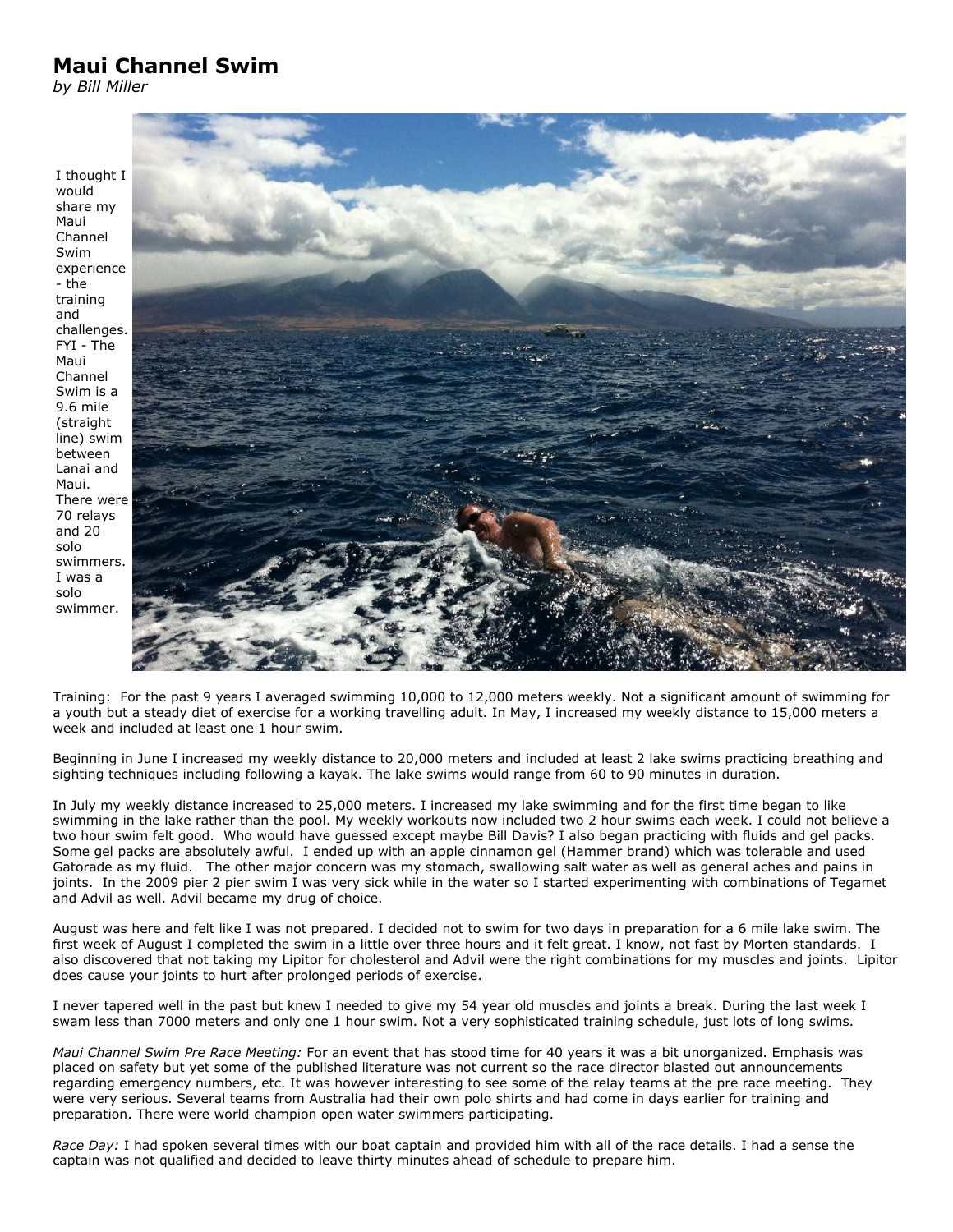Upon entering the boat at the Mala wharf I handed the captain the map and reviewed the start and finish lines. It was during this discussion I learned he had never had his boat in the water on this side of the island. I had a captain that knew nothing of local currents and wind conditions.

We travelled for approximately 40 minutes only seeing a few boats on the horizon. When we arrived at Manele Bay we were the only boat. I pulled out the map and asked the captain if this was the correct place and he confirmed it was. We sat in the boat for another 30 minutes wondering why there were no other boats at which time Connie phoned the race director. We were a good 10 miles from the starting point! The captain then raced his 17 ft boat to the start against the wind and waves at which at one point I thought we were airborne.

I was not relaxed and knew I had a 20 to 30 minute swim just to get into shore for the start of the race. We arrived at the correct starting point and most swimmers had already entered the water and began swimming to shore. I inhaled my Tegamet and Advil and entered the water. It would be an hour later that I forgot to use my chafing stick, which I would soon discover as my underarms stung from the saltwater. As I approached the shore I was dropped over a shallow reef only hoping the trough of the waves would not make me hit the coral. Fortunately, I did not get cut on any Coral and made it to shore.

There were no inhabitants nearby on Lanai (most unpopulated Hawaiian Island) and the dock for the start was very run down. We all waited around for 15 minutes for the race to begin. Strangely a helicopter landed about 100 meters away, the pilot got out and started to swim, but not with us. Must be nice having your own private helicopter.

The race start was a series of flags from the dock and we were off. I do recall not being nervous about swimming but had serious doubts about the captain. The start was an absolute zoo. There were 90 boats trying to find their own individual swimmers. As I swam from shore I entered another area with coral. Nothing mentioned about this during the pre race instructions. I was cautious swimming over the coral actually touching it with my right hand on two occasions.

Approximately 400 meters from shore the boats are all around trying to identify their swimmers. The bow of a large yellow catamaran started over my back. I pushed off and yelled to their crew I was present beneath their boat. Approximately 15 minutes later I met up with our boat. There were six large red streamers in the back of the boat on log fishing rods to aid in the boats' identity. We were off.

Several hundred meters away from our boat there was another escort boat sinking. Later it was learned, the captain swam to another boat leaving everyone else on board. So much for the captain going down with the ship!

The plan was to take a 2-minute breaks on the hour for the first three hours and one every 30 minutes thereafter. I discovered during the first hour I could not do my alternate breathing as planned without swallowing significant amounts of sea water. I modified my stroke so I would breathe every stroke on my left side which meant the boat had to be positioned on my left. Again, the captain had specific instructions to stay to my left for sighting.

The captain struggled keeping the boat to my left. Very early in the race the bow of my escort boat was far too close. The captain over reacted turning left and gunned the boat forcing the engine and propeller way too close. I told him again to please keep a safe distance.

The first, second and third hours I felt great. Again, just a nice easy swim approximating 2 miles an hour. During the third hour I was pleasantly surprised on how well my muscles and joints felt. I guess I did taper correctly. And I was glad to not know of the lingering 12 to 15 foot tiger shark swimming in the area where two swimmers had been pulled from the water 10 minutes earlier.

Unknown to me the captain was insisting to Connie that I should swim on his left side. He would point out other swimmers could swim on that side why could I not do the same. At one point she had to remind the captain I was the paying customer. Clearly it would have been easier for the captain since the wind often would push the boat closer but would require a whole new stroke for me.

We ran into some very tough winds and waves at the 7 mile marker. I was expending huge amounts of energy just to take a breath and the captain could not keep his boat steady. I was concerned on how long I could endure and whether we were in the right position for currents, and the boat kept getting far too close. After approximately 45 minutes swimming in a washing machine I stopped and asked if we were moving forward. The captain was yelling "no, no" we need to move towards shore while Connie was saying we need to follow the other boats. I asked how far to the finish line and they yelled, "2 miles." I could not hear very well with the wind and the captain speaking over Connie. At this point I told the captain to be quiet and I wanted to hear from Connie. The seas were at least 5 feet and the wind would blow water off of the top of the waves and the boat bounced around me like a bobber.

I never heard the 2 miles and thought that I could not swim in this chop for another two hours. I was not just swimming but trying to navigate as well and was a bit confused. I agreed to move into shore thinking we would be swimming diagonally forward to shore. We were not. For every 100 meters forward I was drifting 50 meters to the south, the opposite way to the finish line. I later learned that this decision was the wrong one and would cost me an official finish.

In 15 minutes we were in some good water and I was back to alternate breathing. We were probably 4 1/2 hours into the swim and I felt great. At five and a half hours I hit a dead zone in the water. I could see the hotels from the distance but could not get there. The captain had me swimming against the current again while he was thinking the wind was the current. And he was asked after 5 hours which hotel we were swimming to. Unbelievable! He neither knew the starting nor the finishing point!